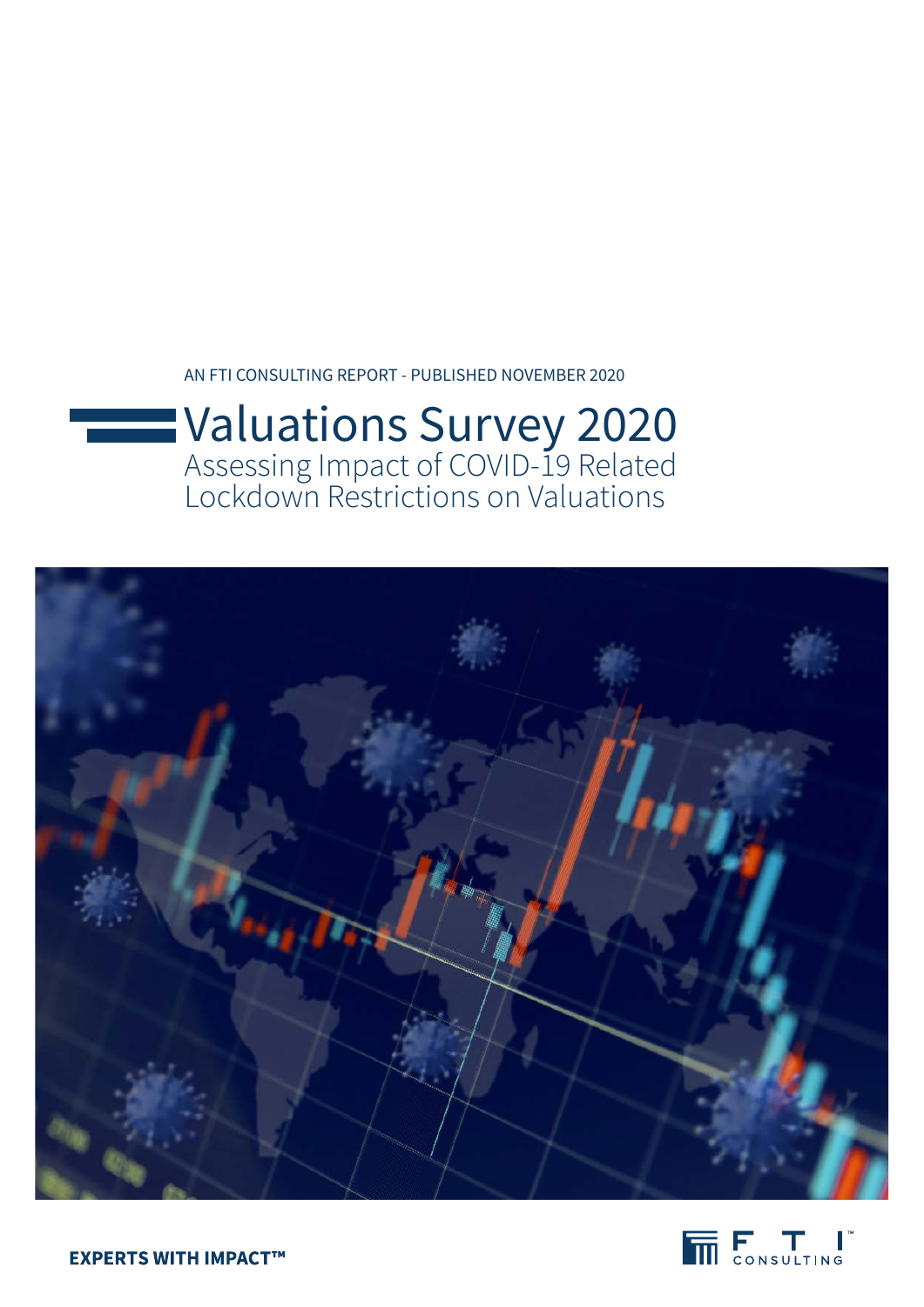# Index

۰

| 1. Introduction                              | 02 |
|----------------------------------------------|----|
| 2. Sector Impact Analysis                    | 03 |
| 3. Treatment of Government Stimulus Packages | 05 |
| 4. Value Drivers                             | 06 |
| 5. Impairment Considerations                 | 07 |
| 6. Impact on Valuation Approach              | 08 |
| 7. Valuation Adjustments                     | 09 |
| 8. Conclusion                                | 11 |
| 9. FTI Corporate Finance                     | 12 |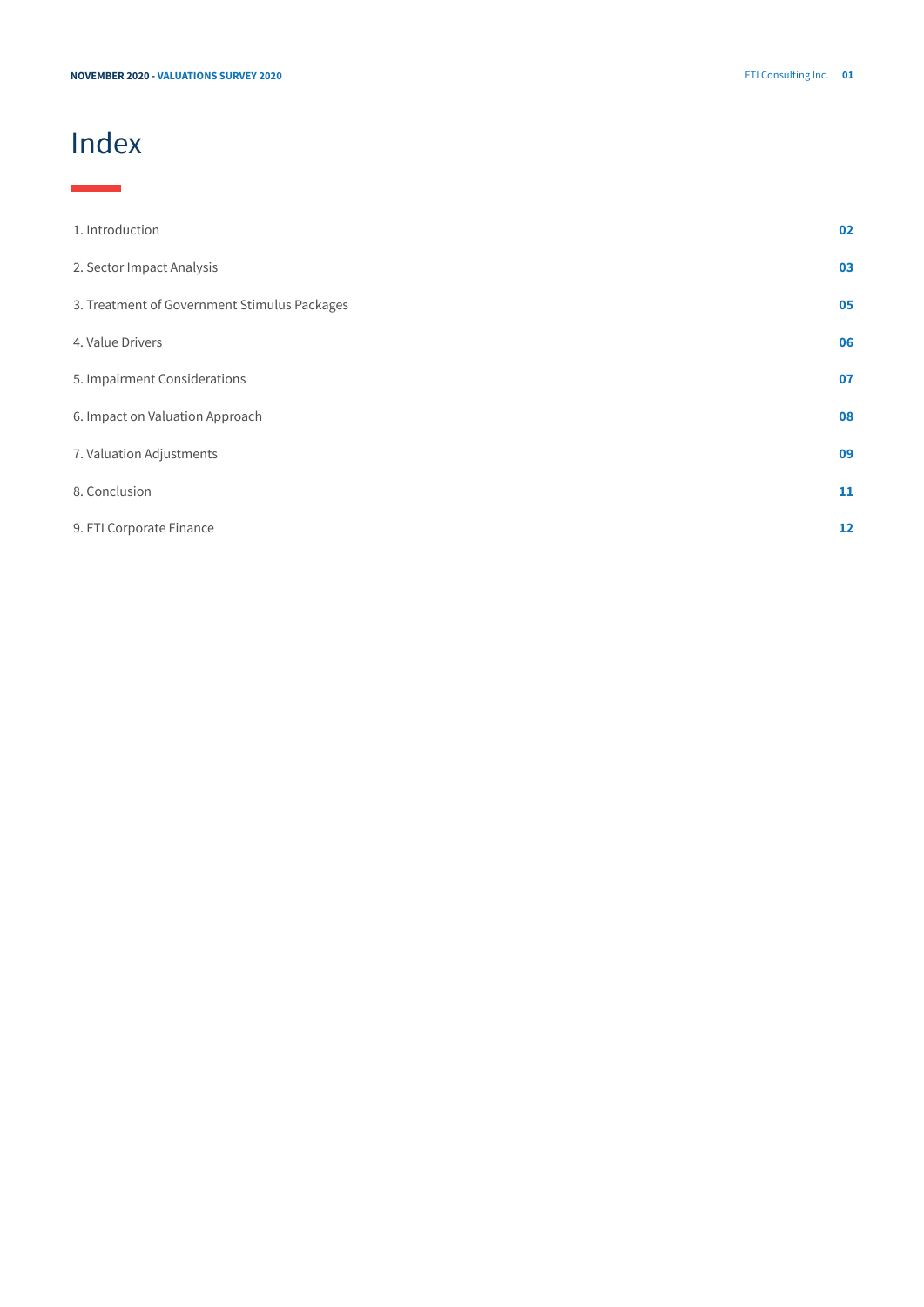### Introduction

#### The COVID-19 pandemic has disrupted businesses, caused market volatility and triggered asset devaluations across the globe.



The World Trade Organisation estimates that world trade in 2020 could fall sharply - between 13% and 32%, with estimated global losses in GDP growth of approximately 5%<sup>1</sup>.

Bill Conerly, a Forbes economist, states that the pandemic hurts economies in four ways:

- Supply chains failures;
- Direct effects of illness in terms of lost work by those who are sick or tending to the sick (currently insignificant impact in South Africa);
- Indirect effect of quarantines, travel restrictions, restaurant and company closures, and so forth; and
- Demand shocks as people's incomes are limited by job loss and, in the case of small business owners, profit and loss.²

*"While the full economic impact of the pandemic has not yet been felt in South Africa, it is clear that the volatility has created much uncertainty around how the fair value of a business is determined."*

Our team of valuation and deal advisory professionals sought the views of local participants from various sectors to assess their views on how lockdown restrictions had impacted their businesses and value drivers.

We also looked to determine whether valuation metrics and models had been adjusted to incorporate the effects of this unprecedented crisis.

In addition, were participants considering using impairments to account for the impact of the pandemic in current and future financial reporting?

Amongst other questions, the survey investigated whether various stimulus packages put in place by the South African government had been utilised by local businesses to alleviate the impact of COVID-19 and how these were accounted for.

The results of the survey reflect the views of 22 participants, and while these should not be generalised to entire sectors, they provide fascinating insights into the challenges currently faced by businesses.

The participants surveyed are South African entities operating in various sectors as summarised in the diagram below:



We would like to thank all participants for their valued contribution and the time and effort taken to participate in the survey. Our gratitude extends to our Johannesburg based Valuations team that compiled the survey results.

We look forward to your feedback.

FTI Consulting Corporate Finance Valuations

*¹ Source : World Trade Organisation, (8 APRIL 2020) . Trade set to plunge as COVID-19 pandemic upends global economy. Available at https://www.wto.org/english/news\_ e/pres20\_e/pr855\_e.htm (Downloaded: 15 October 2020)* 

*² Source : Bill Conerly , (20 March 2020) , Economic Forecast Update March 20, 2020 For COVID-19, Coronavirus Impacts. Forbes. Available at https://www.forbes.com/ sites/billconerly/2020/03/20/economic-forecast-update-march-20-2020-for-covid-19 coronavirus-impacts/#237c51c42f07 (Downloaded: 15 October 2020)*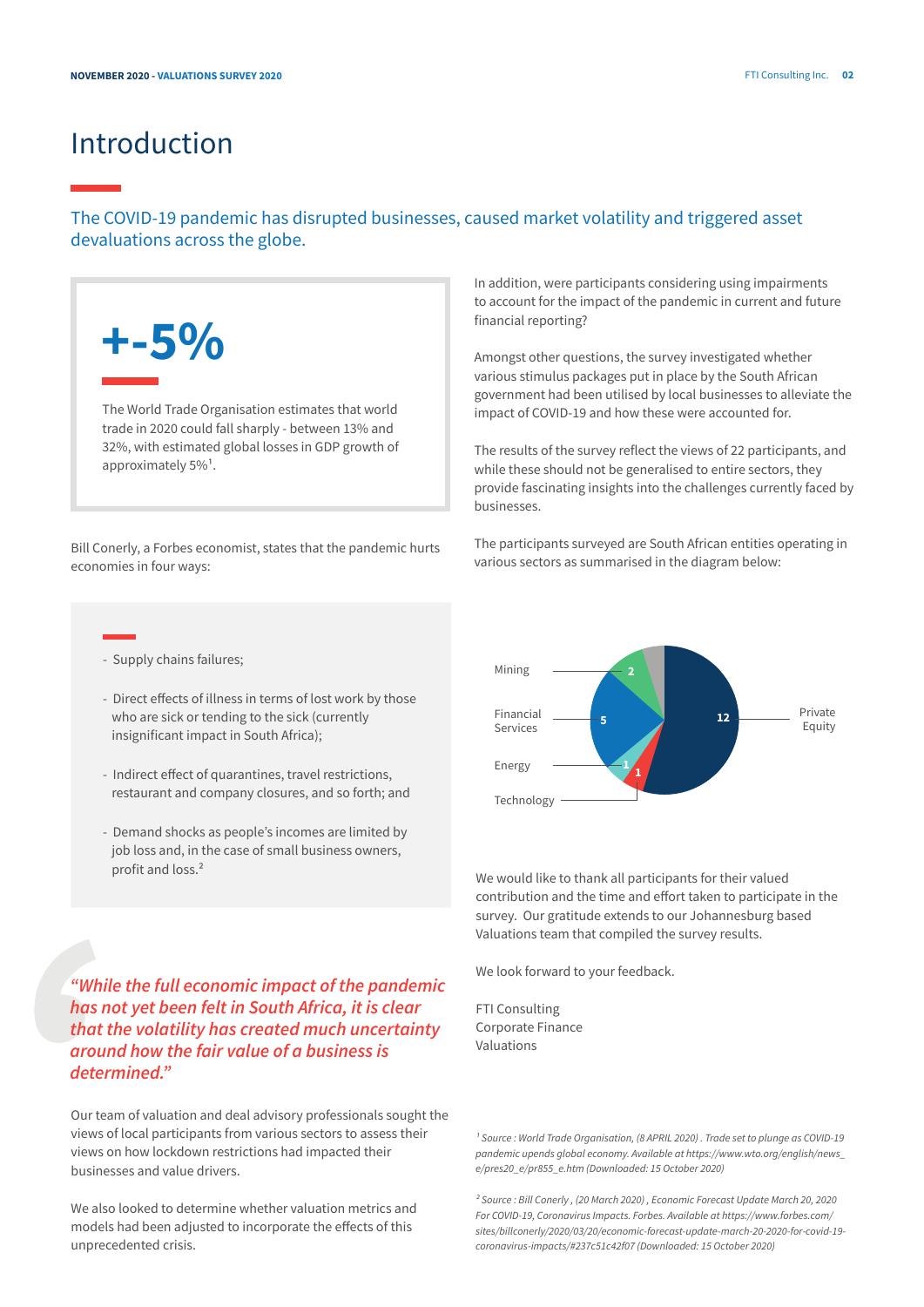### Sector impact analysis

The decline in global equity markets at the beginning stages of the COVID-19 pandemic demonstrated the potential impact of the pandemic on the valuation of investments. Travel restrictions, quarantines, consumer uncertainty, supply chain disruptions and other government directed initiatives translated into world wide stock volatility and asset devaluations. We asked participants for their views on the likely effects of the lockdown measures on the business sectors in which they operate and whether these effects are permanent or temporary in nature.

*Q: What do you expect would be the impact of the COVID-19 related lockdown restrictions on economic growth in your industry for the next 12 to 36 months?*



We further noted that participants who indicated that they expect to benefit or have benefited from the impact of the COVID-19 pandemic, operate or have portfolio exposure in the following business sectors: **Private Equity, Financial Services, Energy, and Gold mining.**

The participants who indicated that the COVID-19 pandemic had no impact on the business sectors to which they had exposure were mostly from the Private Equity industry. These respondents were exposed to various business sectors, some of which had not been impacted by the pandemic. They reported that the overall impact of COVID-19 was neutral.

*Q: Do you perceive the current economic disruptions caused by COVID-19 related lockdown restrictions to be permanent in your industry?*



- The majority (16) of participants indicated that the impact of the COVID-19 pandemic would have a negative impact on their industry over the next 12-36 months.
- Only 2 of the respondents reported that it would have positive impact,
- while the remaining 4 believed that the pandemic will have no or little impact on their respective business sectors.
- The majority (17) of participants believed that economic disruptions caused by COVID-19- related restrictions would have a temporary impact in the business sectors in which they operate.
- Only 3 of the participants believed that the impact would be permanent,
- and the remaining 2 indicated that the nature of the impact was uncertain.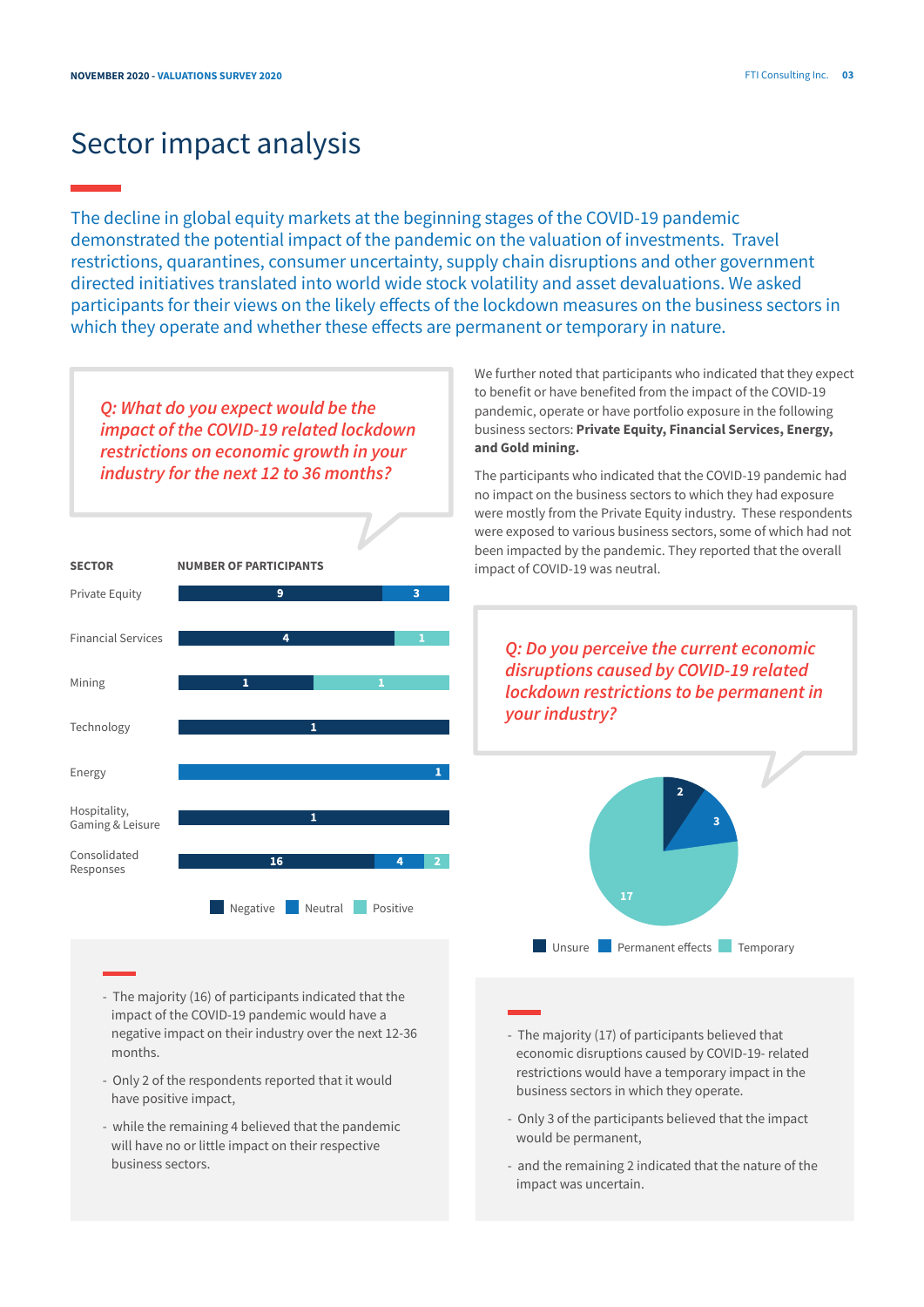## Sector impact analysis *cont.*

We asked the participants to indicate whether they have adjusted their business models to adapt and cope with these challenges and if so, how those adjustments were applied.



18 Participants that made changes to their business models implemented the following initiatives to reduce the economic impact of COVID-19 related lockdown restrictions:



- Liquidity management;
- Workforce optimisation;
- Focusing on core business operations;
- Diversification of business activities;
- Process optimisation; and
- Capital structure optimisation.

Only a handful of participants reported not adjusting their business models to reduce the economic impact of COVID-19 related restrictions.

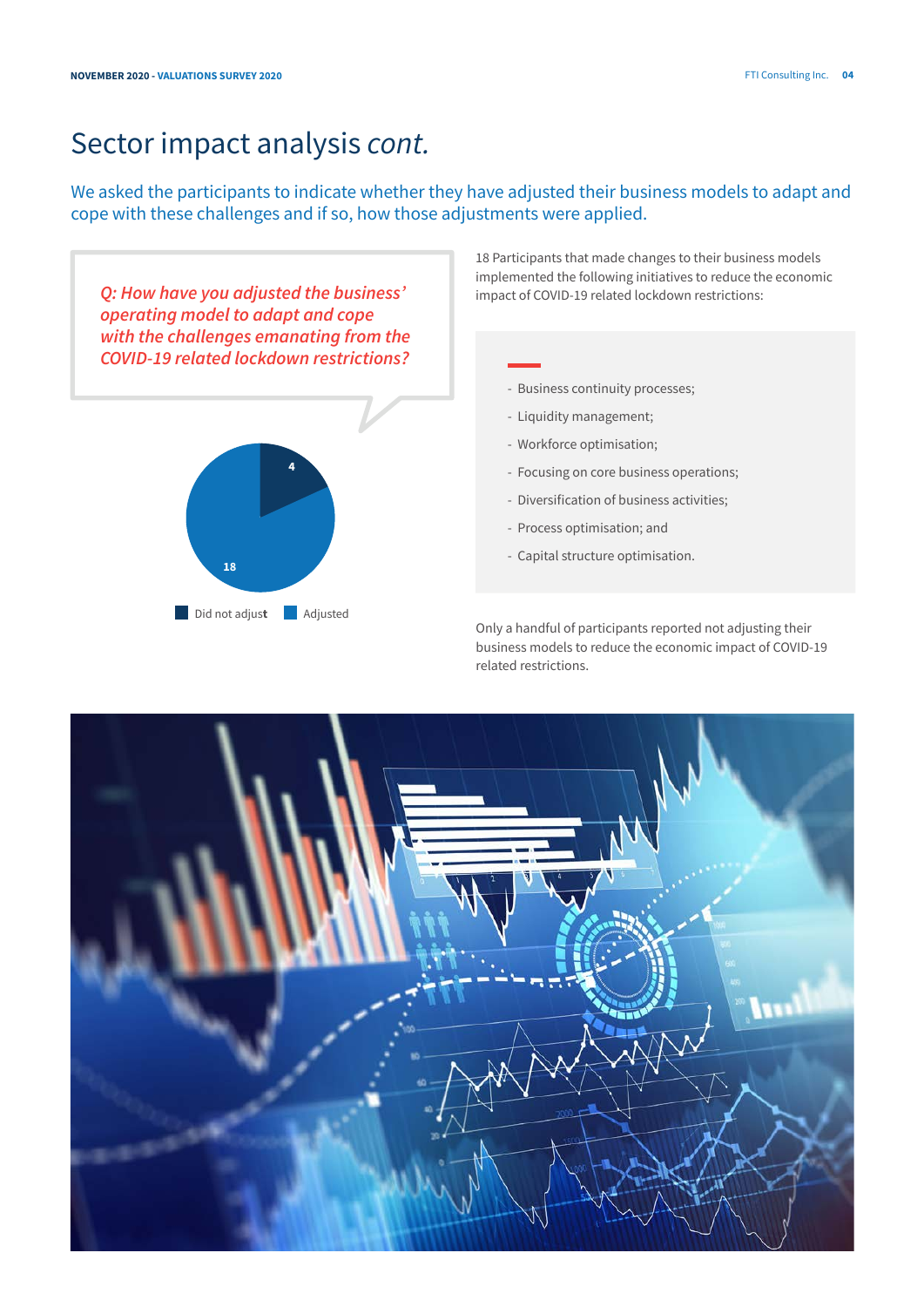## Treatment of government stimulus packages

The South African government implemented a range of stimulus packages intended to ease the economic impact of lockdown restrictions on businesses. These aimed to curb the risk of business failures and subsequent adverse socio-economic impacts. We asked participants about the types of stimulus packages available in their industries and whether they had received government assistance.



Participants highlighted the following types of economic stimulus packages available:

> Where participants had received economic stimulus packages, most did not include them in the recent cycle of valuations performed.

No adjustments

Non-operational cash flow item

Some of those that did adjust for stimulus packages received, treated them as non-operational cash flow items.

Others - for example in cases where they were in the form of debt - reflected the impact of the package in the net debt balance.

- COVID-19 temporary employee/employer relief scheme (TERS);
- Employees Tax Incentive (ETI);
- Debt relief fund and,
- Not aware of economic stimulus package/ no economic stimulus package received.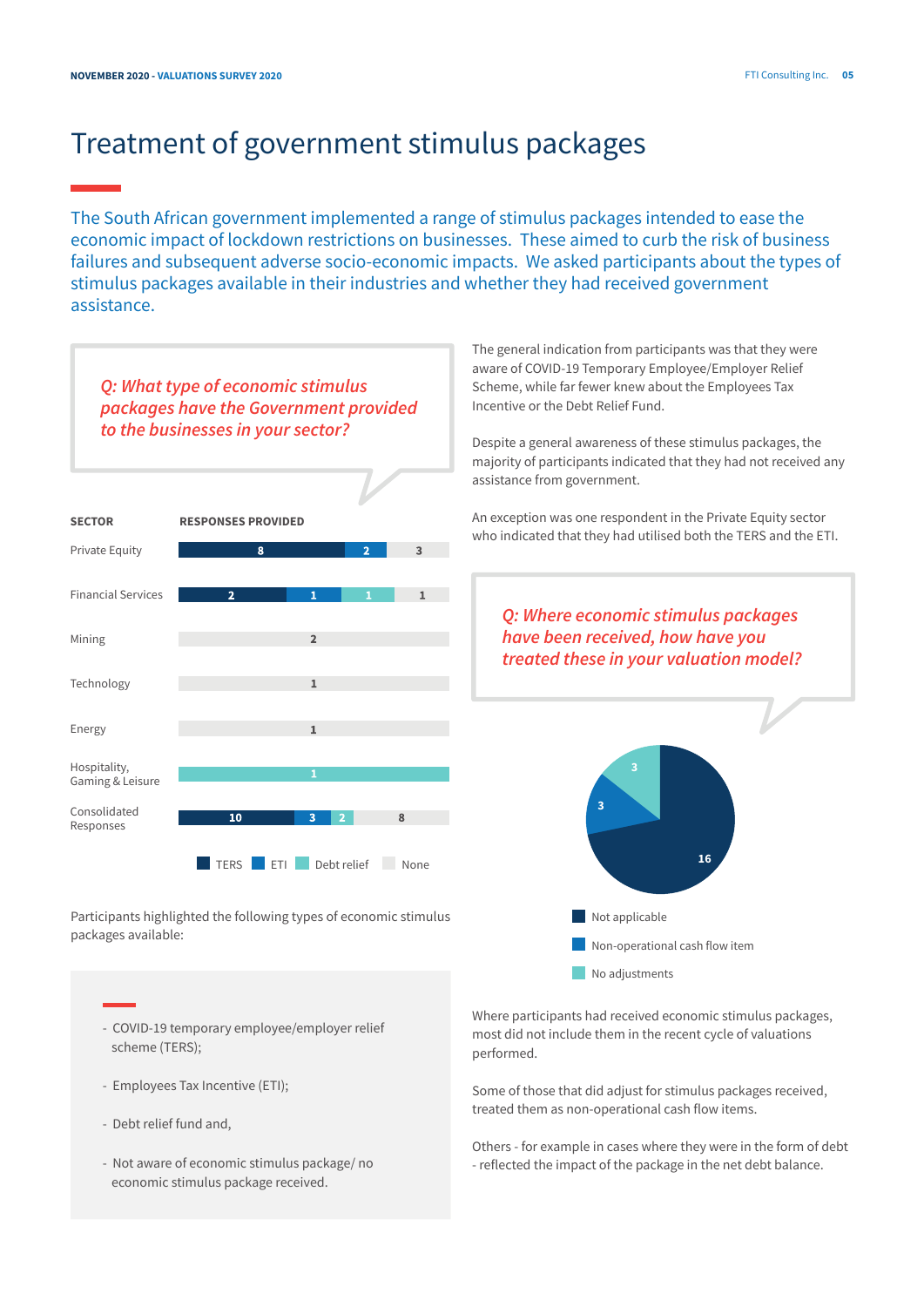### Value drivers

When valuing businesses during the COVID-19 period, prospective investors need to understand the extent to which lockdown restrictions impacted the key value drivers of the business.

*Q: Which key value drivers have been affected the most by COVID-19 related lockdown restrictions in your business?* 

Participants identified the following key value drivers that were impacted by the COVID-19 pandemic in each sector:





The participant from the Technology industry noted inability to identify specific Value Drivers affected as a result of COVID-19 related lockdown.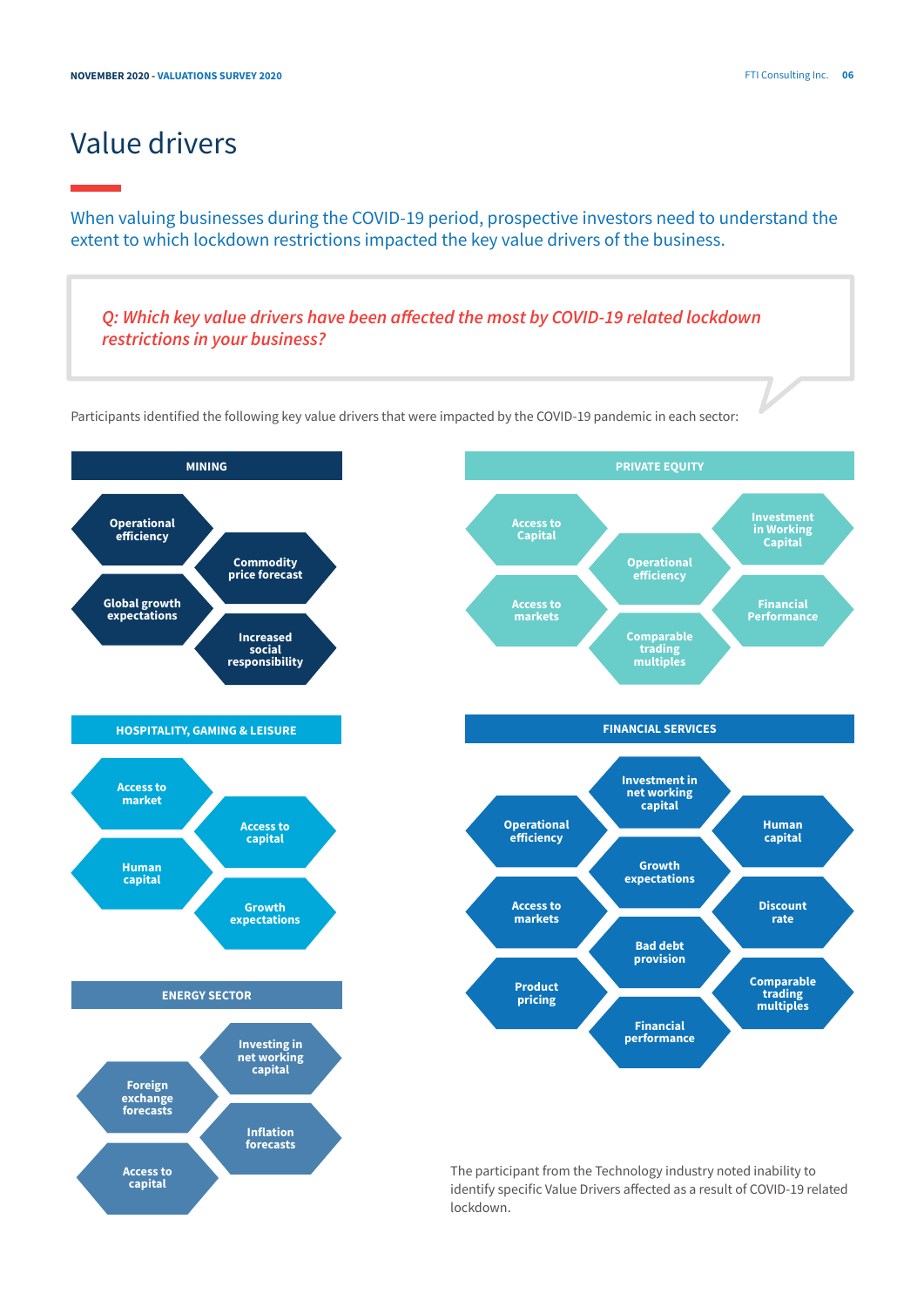### Impairment considerations

COVID-19 related restrictions resulted in significant business disruptions across different sectors. We asked participants whether they expected this to result in impairments for financial years ending during 2020.



- The majority of participants in the Private Equity and Financial Services sector have or are expected to make impairments for the financial year ending 2020.
- Only those in the Energy, Power & Products; Mining; and Technology sectors did not expect to make impairments for the period.
- The picture with regards to expected impairments was less clear for 2021, with two thirds of respondents in the Private Equity sector expecting COVID-19 related restrictions to result in impairments for financial years ending during 2021.
- As with financial years ending in 2020, those in the Energy, Power & Products, Mining; and Technology sectors reported that they did not expect to make impairments in the coming year either.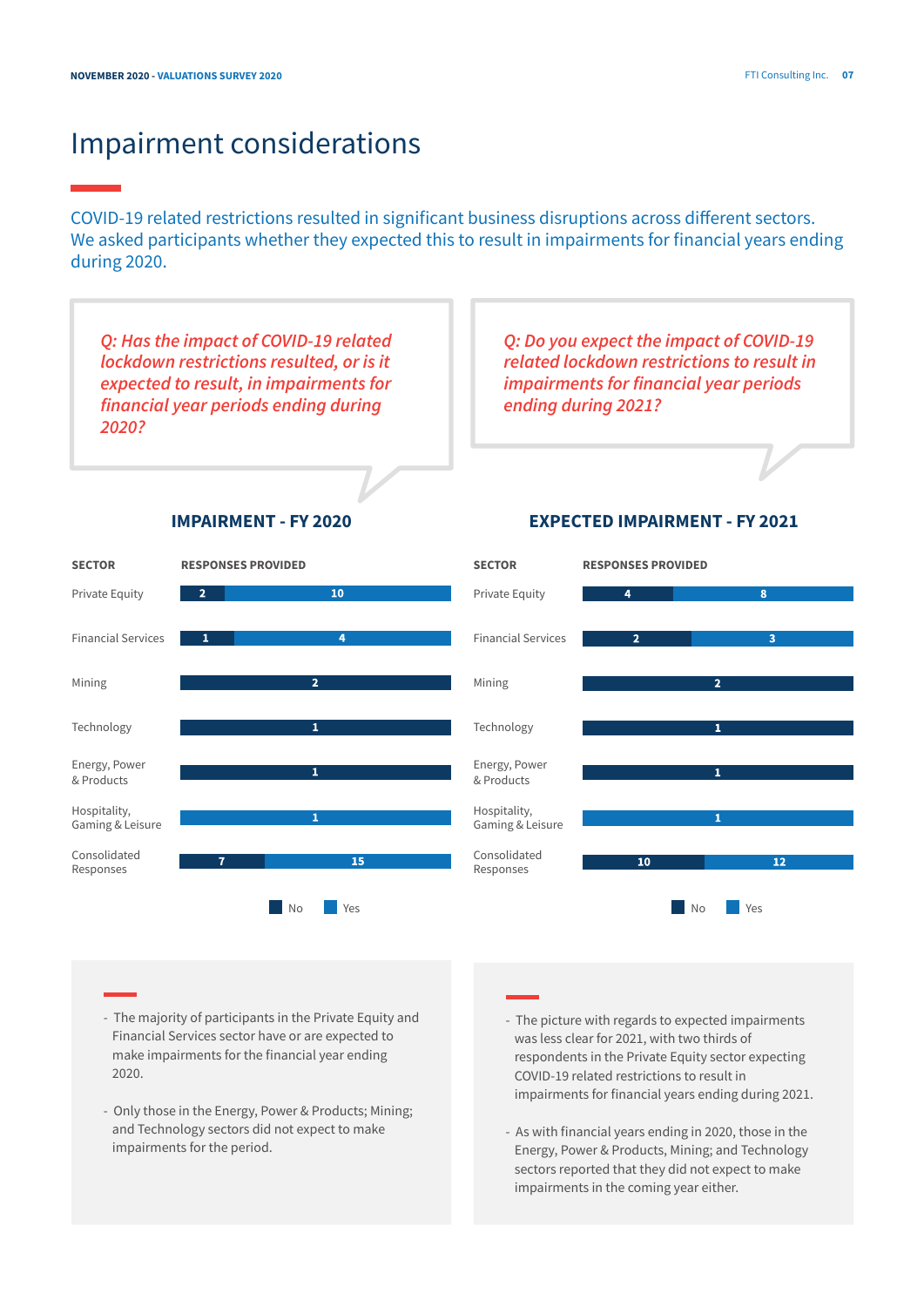### Impact on valuation approach

### Valuation practitioners use a range of methodologies to determine the value of a business. Our survey investigated whether their valuation approaches changed as a result of the COVID-19 restrictions. In particular, what determined the preferred valuation approach or adjustments applied?



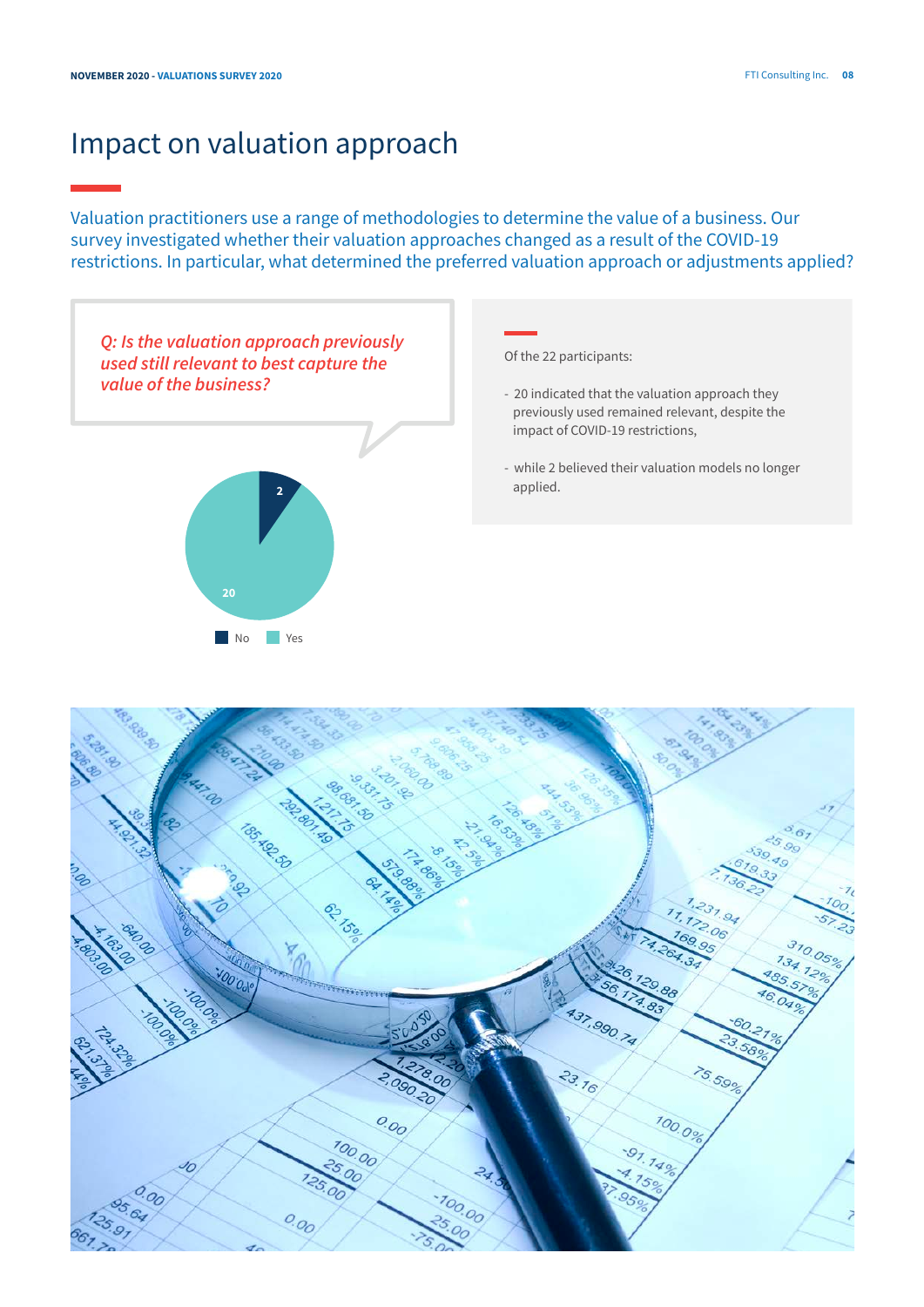## Valuation adjustments

We asked the participants if they have applied a premium or a discount to capture the risks related to economic impact caused by COVID-19 restrictions. We wanted to understand how these adjustments impacted value and where they have been applied.



The consideration of whether the financial effects of COVID-19 were treated as once-off or permanent was a function of the nature of the impact on business activities.

Where the impact was considered to be permanent, the financial effects are treated as part of ongoing operations.

However, where the COVID-19 impact was considered temporary, the resulting financial effects were treated as once-off items.

We also noted that for some businesses, the COVID-19 related financial effects could be once-off on certain activities but, to the extent it was perceived to be the "new normal" or permanent, the resulting financial effects were treated as permanent.

This was particularly the case for businesses with a portfolio of diverse operations.

- The remaining 9 participants applied specific adjustments to account for the risk associated with financial impact of the COVID-19 pandemic.

adjustments were made.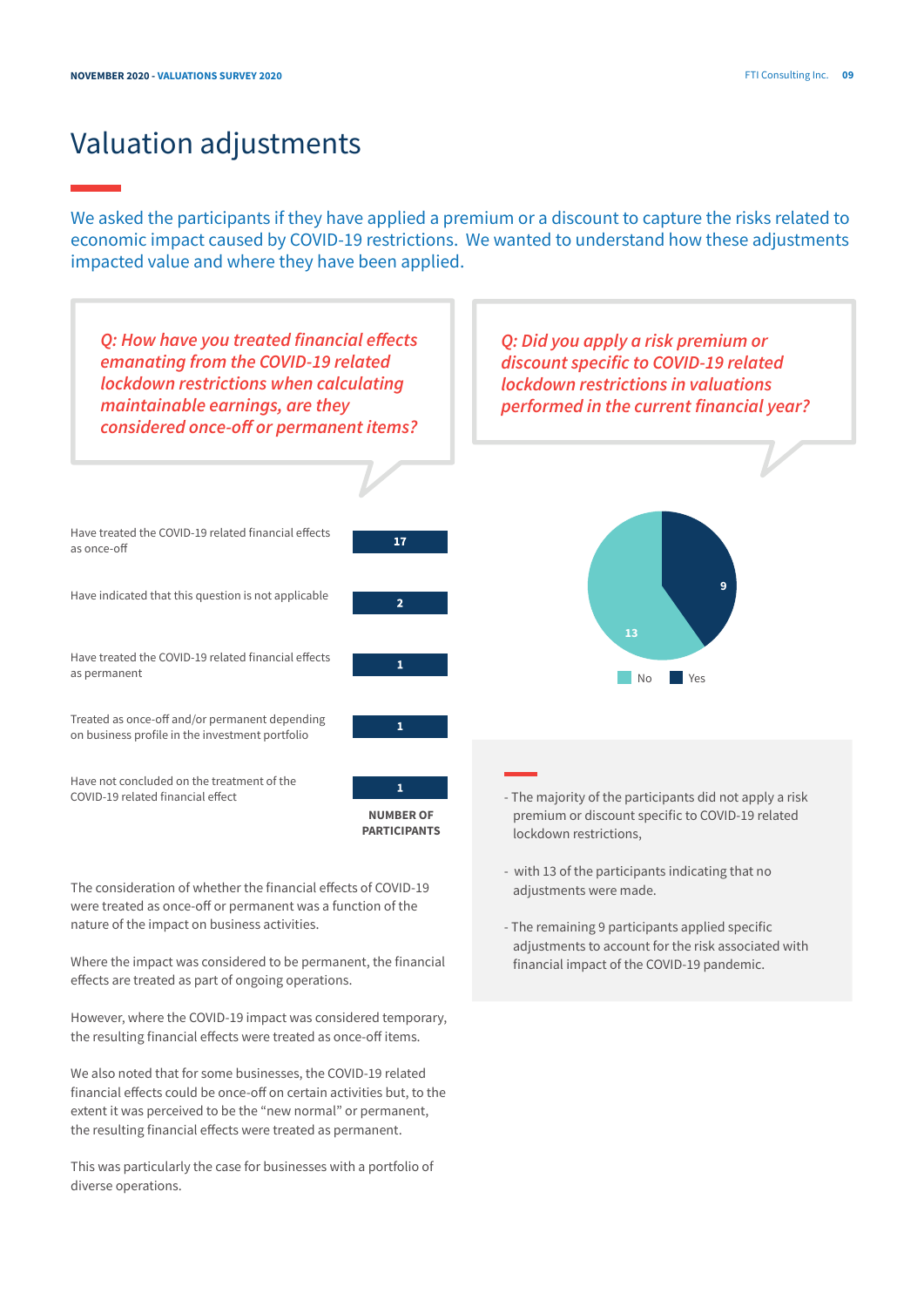## Valuation adjustments *cont.*

*Q: In instances where a premium or discount has been applied, where was it included in your valuation model?*

The disclosure of COVID-19 impact adjustments in financial statements remains an area of uncertainty. We asked participants if they added specific disclosures relating to the COVID-19 impacts in their current financial statements

*Q: Have you added any additional limitations and/or caveats in your presentations and disclosures to the valuation owing to uncertainty emanating from COVID-19 related* 

*lockdown restrictions?*



The COVID-19 impact adjustments have been the most debated input in a valuation calculation. Did participants apply premiums or discounts to take into account the impact of COVID-19?

*Q: What is the quantum of the premium or discount applied?*

| <b>PARTICIPANTS</b><br><b>RESPONSES</b>             | <b>NUMBER</b><br><b>OF</b><br><b>PARTICIPANTS</b> | <b>QUANTUM</b><br><b>OF PREMIUM/</b><br><b>DISCOUNT</b> |  |
|-----------------------------------------------------|---------------------------------------------------|---------------------------------------------------------|--|
| Discount applied on cashflows/<br>earnings forecast | 3                                                 | $2\% - 20\%$                                            |  |
| Discount on enterprise value                        | 1                                                 | $0\% - 40\%$                                            |  |
| Discount on equity value                            | $\mathbf{1}$                                      | $15% - 20%$                                             |  |
| Premium applied on<br>discounted rate               | 1                                                 | $10\% - 15\%$                                           |  |
| Applied discount/premium-<br>no details provided    | 3                                                 |                                                         |  |
| No discount/premium applied                         | 13                                                |                                                         |  |



- Half of the respondents inserted a limitation disclosure in their valuation presentations relating to the uncertainty emanating from the impact of COVID-19.

- Only a small number considered limitation disclosure irrelevant or not applicable.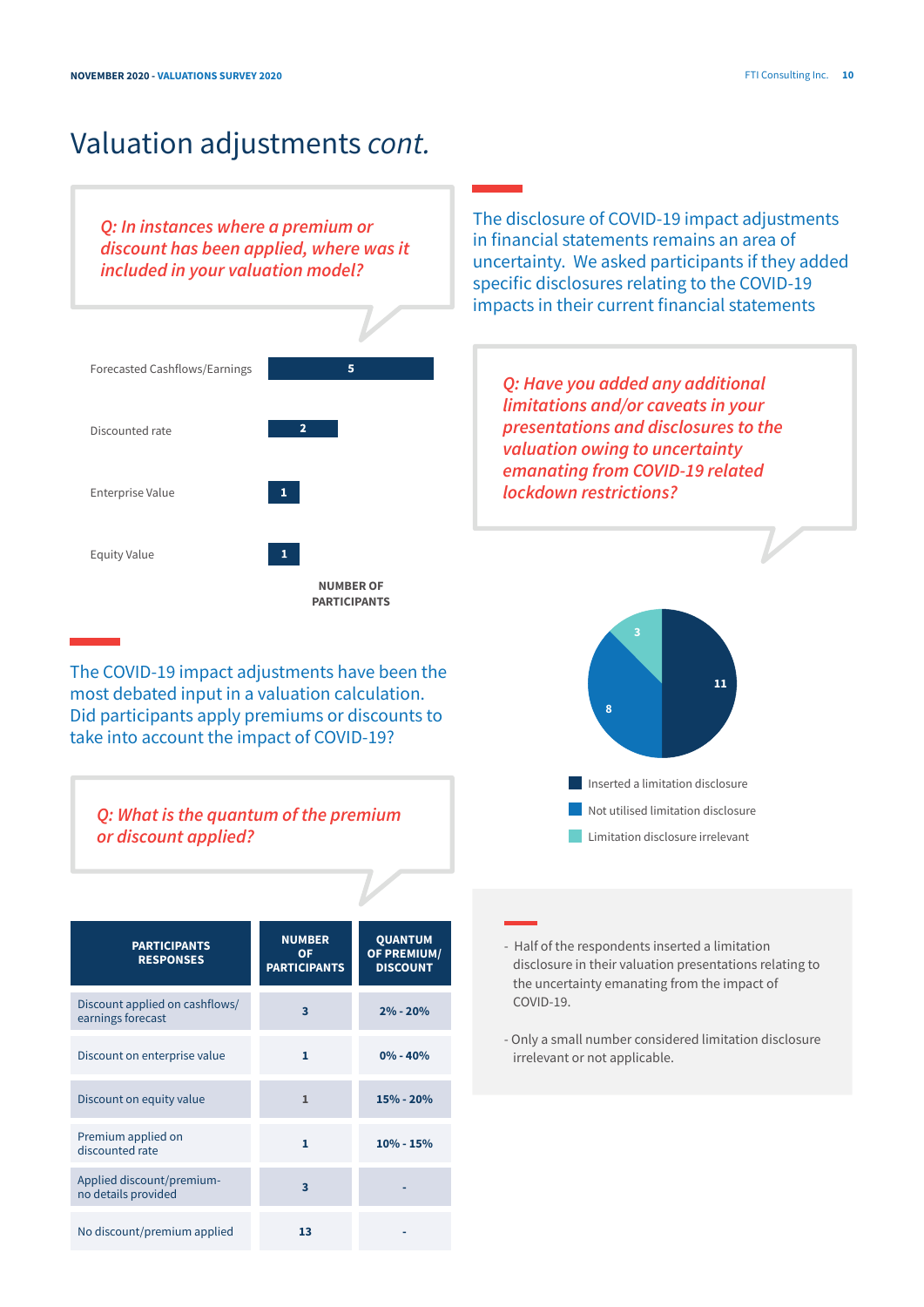## Conclusion

It is clear that most sectors of the South African economy have been severely affected by COVID-19 related restrictions. The majority of participants in FTI Consulting's Valuations Survey anticipate that there will be impairments linked to the pandemic in financial years ending during 2020 and possibly 2021.



Participants do not seem to have a standard approach to treating valuation adjustments relating to COVID-19.

On the one hand this could be because most participants are of the view that the set-back in business operations is temporary, rather than permanent.

On the other, this could be driven by a lack of market data that can be used as a reference point for a crisis of this nature.

The result is a divergent and diverse set of approaches in determining the quantum and nature of adjustments applied in recent valuations.

Given the circumstances created by the COVID-19 pandemic, determining the fair value of businesses has become increasingly complex and difficult.

FTI's team of valuation and deal advisory professionals have the experience, local knowledge and technical expertise to support our clients during the valuation process in this uncertain time.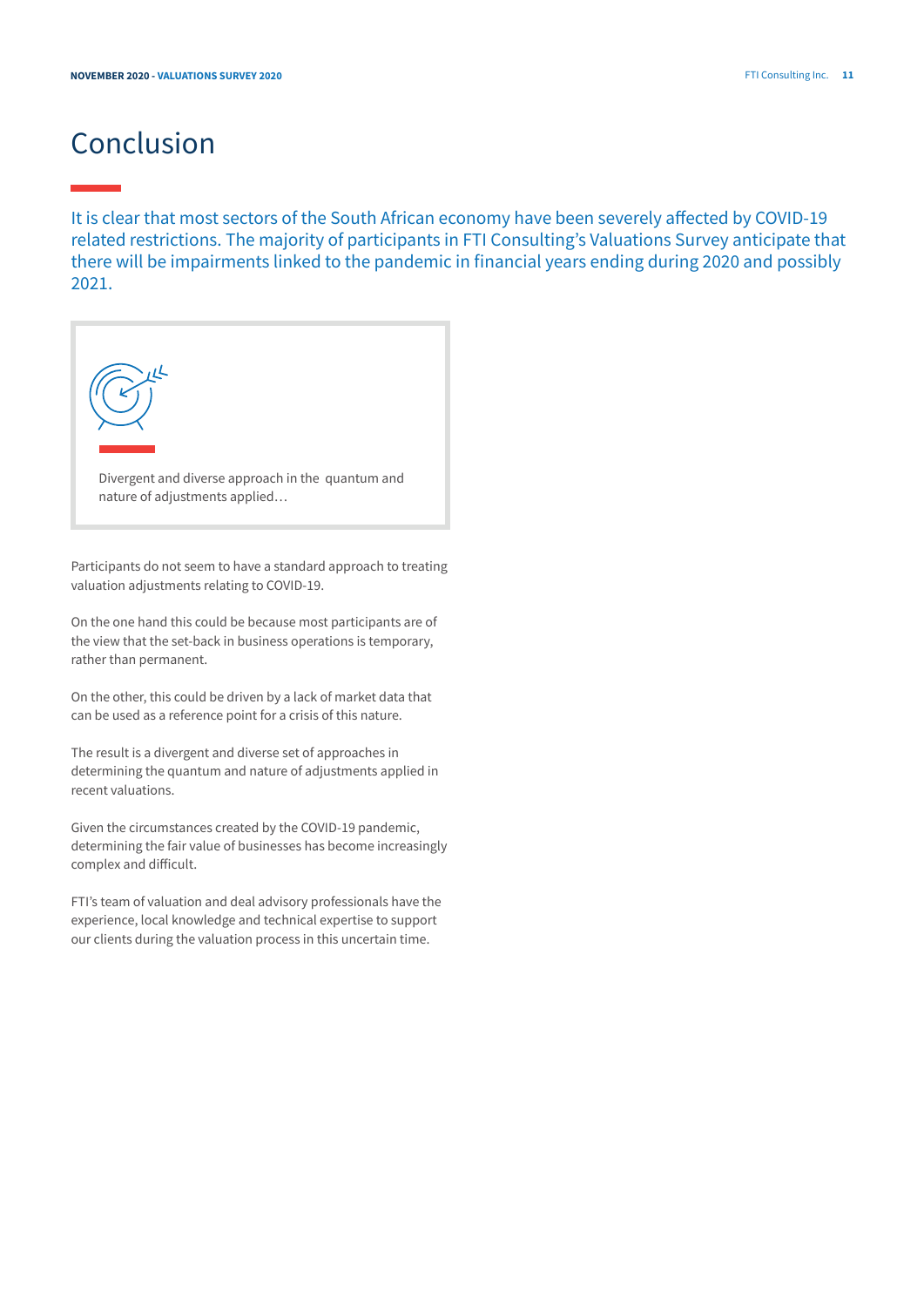### FTI corporate finance

#### Comprehensive Services: Corporate Finance in EMEA

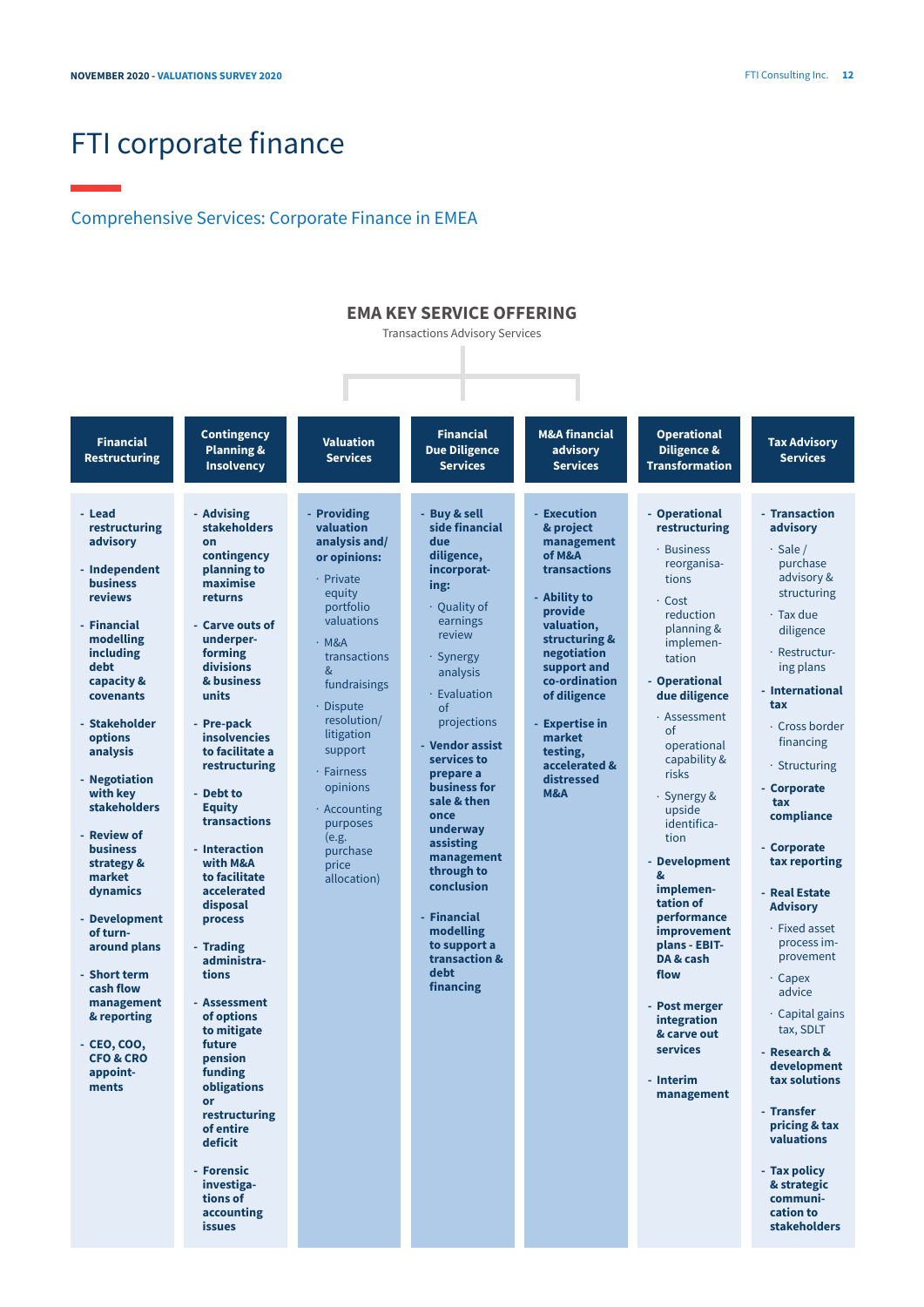# Our global reach

With offices in every major financial center and every corner of the globe, we successfully serve our clients wherever challenges and opportunities arise.



*\* World Map indicates FTI Consulting presence.*

#### **NORTH AMERICA**

- Canada
- United States of America

#### **LATIN AMERICA**

- Argentina
- Brazil
- Caribbean
- Colombia
- Mexico

#### **EMEA**

- Belgium
- Finland
- France
- Germany
- Ireland
- Israel
- Qatar
- South Africa
- Spain
- United Arab Emirates
- United Kingdom

#### **ASIA**

- China
- India
- Indonesia
- Japan
- Korea
- Malaysia
- Philippines 1
- Singapore

#### **AUSTRALASIA**

- Australia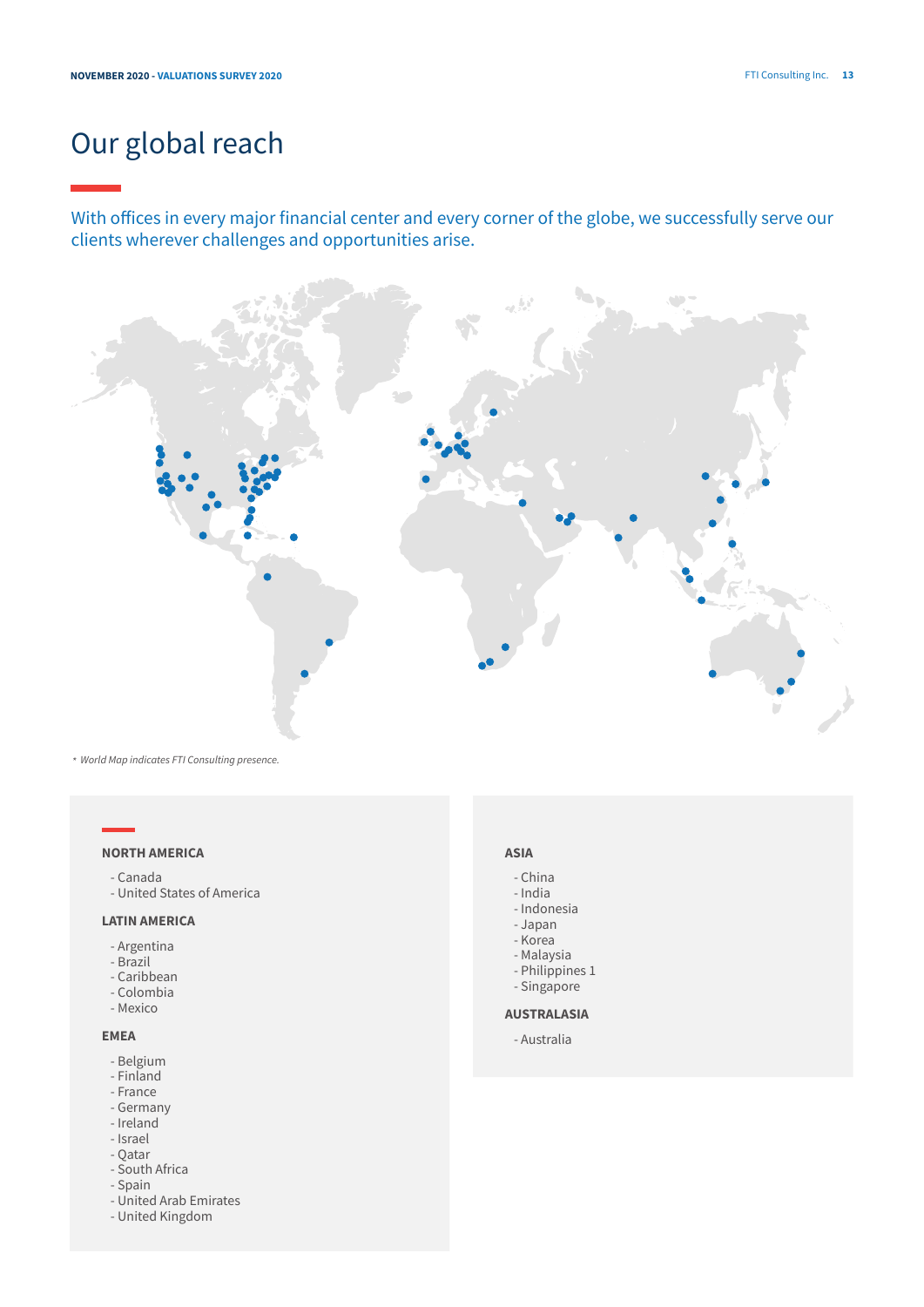#### **THOBA VOKWANA**

Managing Director CA (SA) thoba.vokwana@fticonsulting.com FTI Consulting South Africa

#### **MLUNGISI SHONGWE**

Director CA (SA) mlungisi.shongwe@fticonsulting.com FTI Consulting South Africa

#### **BENEDICTUS M MAKUMBE**

Senior Consultant CA (SA) ben.makumbe@fticonsulting.com FTI Consulting South Africa

FTI Consulting is an independent global business advisory firm dedicated to helping organisations manage change, mitigate risk and resolve disputes: financial, legal, operational, political & regulatory, reputational and transactional. FTI Consulting professionals, located in all major business centres throughout the world, work closely with clients to anticipate, illuminate and overcome complex business challenges and opportunities. For more information, visit www.fticonsulting.com and connect with us on Twitter (@FTIConsulting), Facebook and LinkedIn. **www.fticonsulting.com** ©2020 FTI Consulting, Inc. All rights reserved.